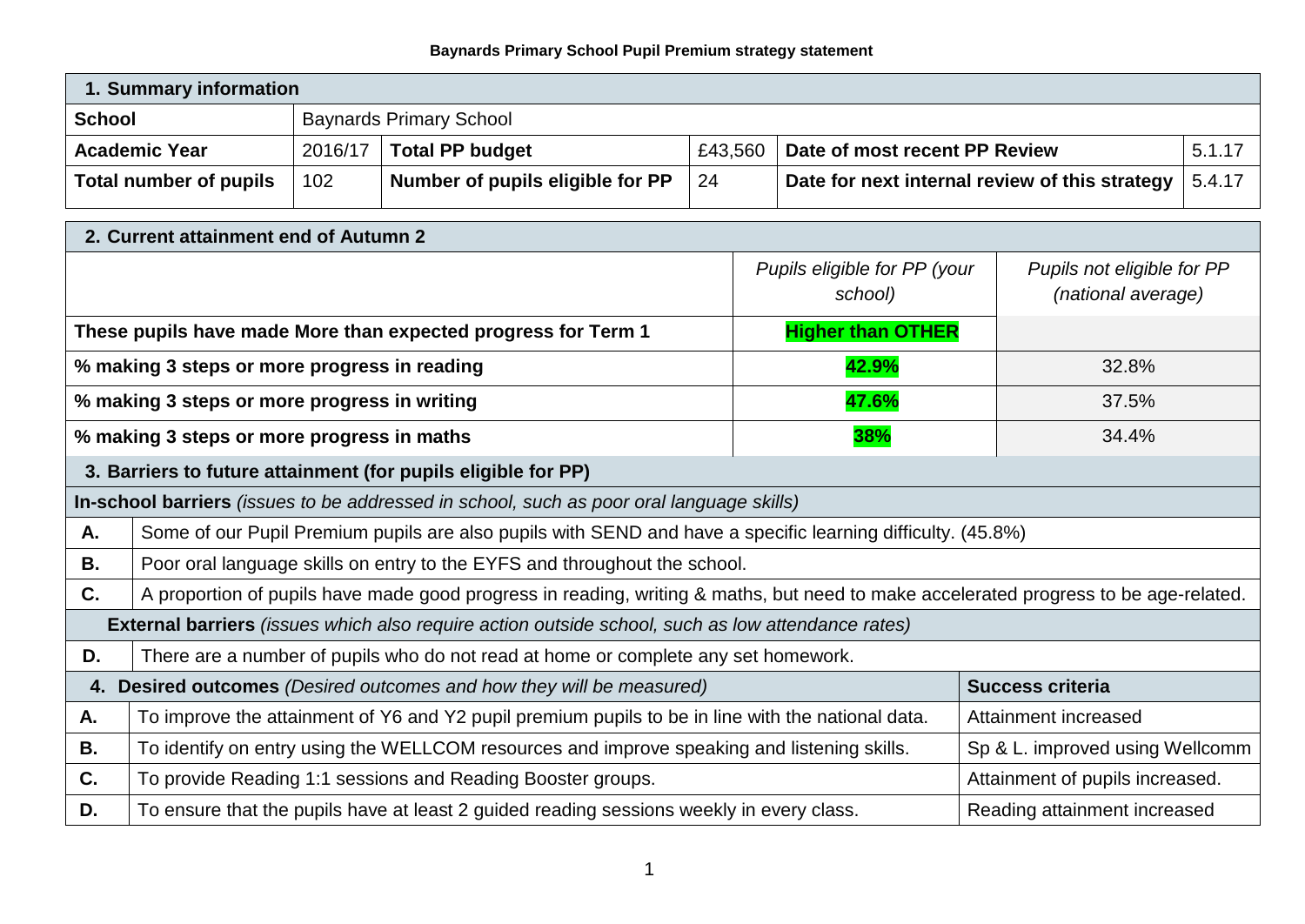| 5. Planned expenditure                                                                                                                                                                   |                                                             |                                                                                      |                                                                   |                   |                         |
|------------------------------------------------------------------------------------------------------------------------------------------------------------------------------------------|-------------------------------------------------------------|--------------------------------------------------------------------------------------|-------------------------------------------------------------------|-------------------|-------------------------|
| Academic year                                                                                                                                                                            | Summer- £18,150 Autumn- £14,520 Spring- £10, 890<br>£43,560 |                                                                                      |                                                                   |                   |                         |
| The two headings below enable schools to demonstrate how they are using the Pupil Premium to improve classroom pedagogy, provide<br>targeted support and support whole school strategies |                                                             |                                                                                      |                                                                   |                   |                         |
| i. Quality of teaching for all                                                                                                                                                           |                                                             |                                                                                      |                                                                   |                   |                         |
| <b>Desired outcome</b>                                                                                                                                                                   | <b>Chosen action /</b>                                      | What is the evidence and                                                             | How will you ensure it is                                         | <b>Staff lead</b> | When will you review    |
|                                                                                                                                                                                          | approach                                                    | rationale for this choice?                                                           | implemented well?                                                 |                   | implementation?         |
| A and D                                                                                                                                                                                  | In class LSA support                                        | LSA support allows the pupils to<br>have at least 2 GR sessions weekly.              | Regular staff training,<br>observations and monitoring            | <b>LP</b>         | <b>June 2017</b>        |
| Total budgeted cost on classroom support                                                                                                                                                 |                                                             |                                                                                      |                                                                   |                   | £102, 320 (annual cost) |
| ii. Targeted support                                                                                                                                                                     |                                                             |                                                                                      |                                                                   |                   |                         |
| <b>Desired outcome</b>                                                                                                                                                                   | <b>Chosen action /</b>                                      | What is the evidence and                                                             | How will you ensure it is                                         | <b>Staff lead</b> | When will you review    |
|                                                                                                                                                                                          | approach                                                    | rationale for this choice?                                                           | implemented well?                                                 |                   | implementation?         |
| C.                                                                                                                                                                                       | 10-1:1 sessions and<br>Reading boosters                     | £3000- Autumn, £3000- Spring, £3000-<br><b>Total: £9000</b><br>Summer                | Systematic pupil progress analysis,<br>intervention observations. | <b>NM</b>         | <b>June 2017</b>        |
| C.                                                                                                                                                                                       | Comprehension<br>booster                                    | £16.66 weekly- x 10 weeks £166.67 for 11<br>pupils- Term 1 x3 Year: T: £500.01       | Systematic pupil progress analysis,<br>intervention observations. | <b>LP</b>         | <b>June 2017</b>        |
| $\overline{A}$                                                                                                                                                                           | Inference Group                                             | 10 pupils - Twice weekly x 20 mins<br>£59.30 for Autumn x3 Total: £177.90            | Systematic pupil progress analysis,<br>intervention observations. | <b>LP</b>         | <b>June 2017</b>        |
| $\overline{A}$                                                                                                                                                                           | <b>Spelling Attack</b>                                      | 9 pupils - Twice weekly x 20 mins<br>£59.30 for Autumn x3 Total: £177.90             | Systematic pupil progress analysis,<br>intervention observations. | <b>LP</b>         | <b>June 2017</b>        |
| A                                                                                                                                                                                        | Daily read group                                            | 30 minutes daily- £222.50 - Autumn x3<br>Total: £667.50                              | Systematic pupil progress analysis,<br>intervention observations. | <b>LP</b>         | <b>June 2017</b>        |
| B                                                                                                                                                                                        | Wellcomm speech<br>and Language group                       | 8 pupils-2 sessions speaking &listening 15<br>minutes weekly- £59.33- Aut T: £177.90 | Systematic pupil progress analysis,<br>intervention observations. | <b>RV</b>         | <b>June 2017</b>        |
| A                                                                                                                                                                                        | Times table group                                           | 6 pupils have 4 times a week 20 mins<br>£118.66- Autumn Total: £355.98               | Systematic pupil progress analysis,<br>intervention observations. | <b>ZG</b>         | <b>June 2017</b>        |
| <b>Total Cost Spent on Interventions</b>                                                                                                                                                 |                                                             |                                                                                      |                                                                   | £11057.19         |                         |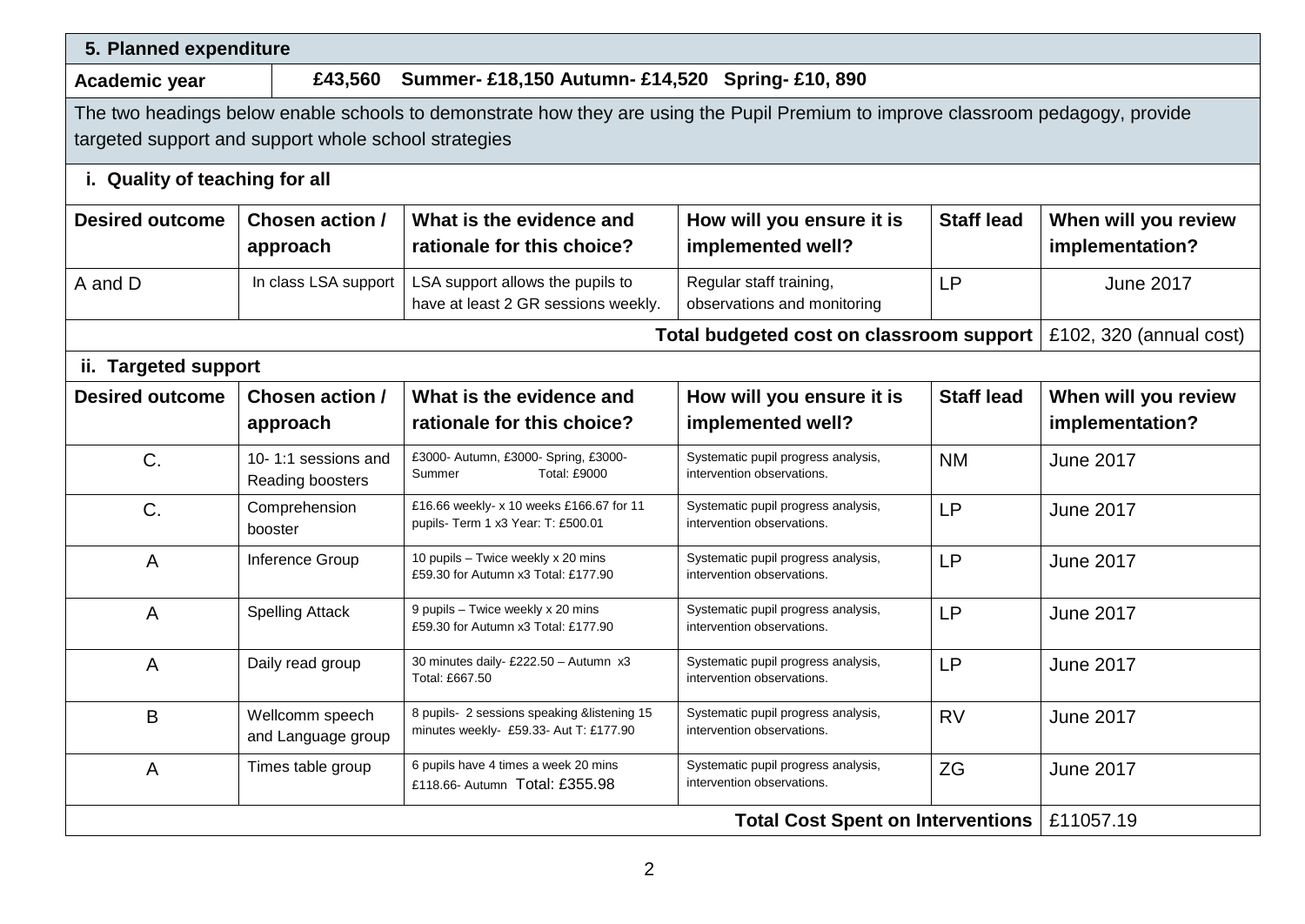| 6. Review of expenditure                       |                                       |                                                                                                                 |                                                                                    |             |  |  |
|------------------------------------------------|---------------------------------------|-----------------------------------------------------------------------------------------------------------------|------------------------------------------------------------------------------------|-------------|--|--|
| <b>Previous Academic Year</b>                  |                                       | £46,200                                                                                                         |                                                                                    |             |  |  |
| i. Quality of teaching for all                 |                                       |                                                                                                                 |                                                                                    |             |  |  |
| <b>Desired outcome</b>                         | <b>Chosen action</b>                  | <b>Estimated impact:</b> Did you meet the                                                                       | <b>Lessons learned</b>                                                             | <b>Cost</b> |  |  |
|                                                | / approach                            | success criteria? Include impact on pupils                                                                      | (and whether you will continue with this                                           |             |  |  |
|                                                |                                       | not eligible for PP, if appropriate.                                                                            | approach)                                                                          |             |  |  |
| For PP pupils to achieve<br>age-related in KS2 | In class LSA<br>support               | The comparison indicates a positive outcome for with PP<br>pupils outperforming Non in writing, maths and EGPS. | This is an effective approach.                                                     | £108.969    |  |  |
| For PP pupils to achieve<br>age-related in KS1 |                                       | There were 2 pupils, both SEND and 1 achieved age-related<br>across the board however data indicates then 50%.  | This is an effective approach.                                                     |             |  |  |
| ii. Targeted support                           |                                       |                                                                                                                 |                                                                                    |             |  |  |
| <b>Desired outcome</b>                         | <b>Chosen action</b>                  | <b>Estimated impact:</b> Did you meet the                                                                       | <b>Lessons learned</b>                                                             | <b>Cost</b> |  |  |
|                                                | / approach                            | success criteria? Include impact on pupils                                                                      | (and whether you will continue with this                                           |             |  |  |
|                                                |                                       | not eligible for PP, if appropriate.                                                                            | approach)                                                                          |             |  |  |
| For PP pupils to achieve<br>age-related in KS2 | 1: 1 session for<br>year 6/5 pupils   | The comparison indicates a positive outcome for with PP<br>pupils outperforming Non in writing, maths and EGPS. | This has a positive impact on not only attainment but also self-esteem.<br>£11,700 |             |  |  |
| iii. Other approaches                          |                                       |                                                                                                                 |                                                                                    |             |  |  |
| <b>Desired outcome</b>                         | <b>Chosen action</b>                  | <b>Estimated impact:</b> Did you meet the                                                                       | <b>Lessons learned</b>                                                             | Cost        |  |  |
|                                                | / approach                            | success criteria? Include impact on pupils                                                                      | (and whether you will continue with this                                           |             |  |  |
|                                                |                                       | not eligible for PP, if appropriate.                                                                            | approach)                                                                          |             |  |  |
| Funding school trips                           | PP attending trips and<br>residential | Yes- apart from 1 all PP pupils attended the residential and<br>other school trips.                             | This needs to be continued to offer a broad, balanced curriculum.                  | £2000       |  |  |
| 7. Additional detail                           |                                       |                                                                                                                 |                                                                                    |             |  |  |